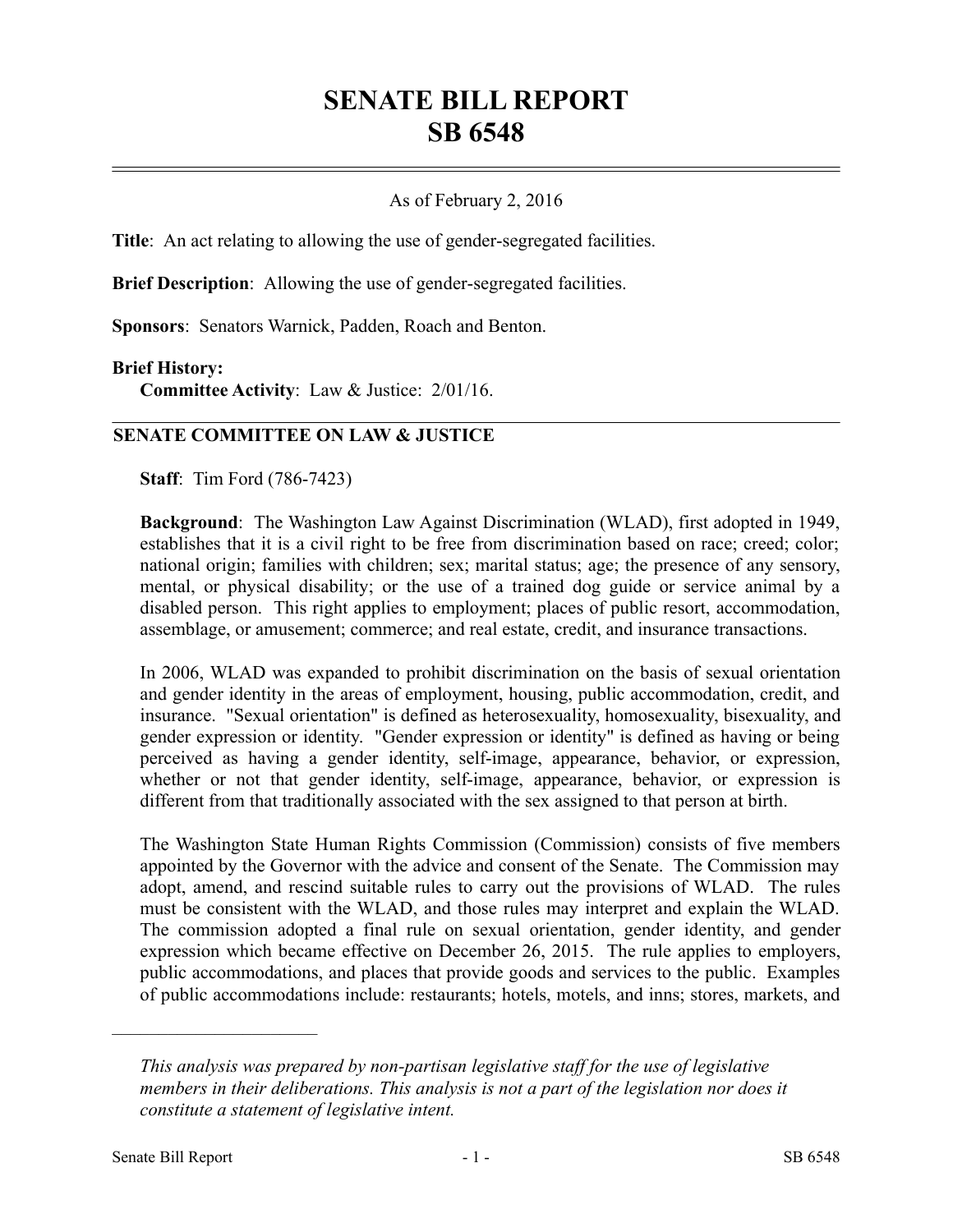shopping malls; theaters, cinemas, concert halls, and arenas; parks, fairs, and arcades; libraries; schools; state and local government offices; and hospitals. The rule prohibits discrimination against individuals because of their sexual orientation, their gender identity, or their gender expression.

Under the new rule, there is a specific requirement for covered entities that have gendersegregated facilities. Gender-segregated facilities are locations such as restrooms, locker rooms, dressing rooms, and homeless or emergency shelters, that are separated for use by only one gender - either for women only or for men only. If a covered entity has gendersegregated facilities, individuals must be allowed to use the bathroom or locker room that matches his or her gender identity or expression. So, for example, a person who identifies as "male" must be allowed to use the men's room. Prohibited conduct includes asking unwelcome personal questions about an individual's sexual orientation, gender expression or gender identity, transgender status, or sex assigned at birth. A covered entity shall not request or require an individual to use a gender-segregated facility that is inconsistent with that individual's gender expression or gender identity, or request or require an individual to use a separate or gender-neutral facility. If another person expresses concern or discomfort about a person who uses a facility that is consistent with the person's gender expression or gender identity, the person expressing discomfort should be directed to a separate or gender-neutral facility, if available.

**Summary of Bill**: The bill as referred to committee not considered.

**Summary of Bill (Proposed Substitute)**: The Washington Law Against Discrimination does not grant any right to access gender segregated facilities, and a public or private entity may limit access to a gender segregated facility such as a bathroom, restroom, toilet, shower, locker room, or sauna, to a person if the person is preoperative, non-operative, or otherwise has genitalia of a different gender from that for which the facility is segregated.

A minor child or person with a disability may enter a gender segregated facility where the gender of the child or person does not match the segregated facility when accompanied and supervised by a parent, guardian, or caretaker. The parent, guardian, or caretaker must be of the matching gender for which the facility is segregated.

**Appropriation**: None.

**Fiscal Note**: Not requested.

# **Committee/Commission/Task Force Created**: No.

**Effective Date**: Ninety days after adjournment of session in which bill is passed.

**Staff Summary of Public Testimony**: PRO: Safety and privacy is a paramount concern when an individual is in a locker room or restroom. The rule allowing transgender access to restrooms of their choice will endanger public safety, violate privacy, and discourage the public from continuing membership in facilities such as the YMCA. A male sex predator could pose as a transgender and say that they must be allowed access to the girls rest room. The Human Rights Commission rule prohibits facilities from restricting restrooms based on